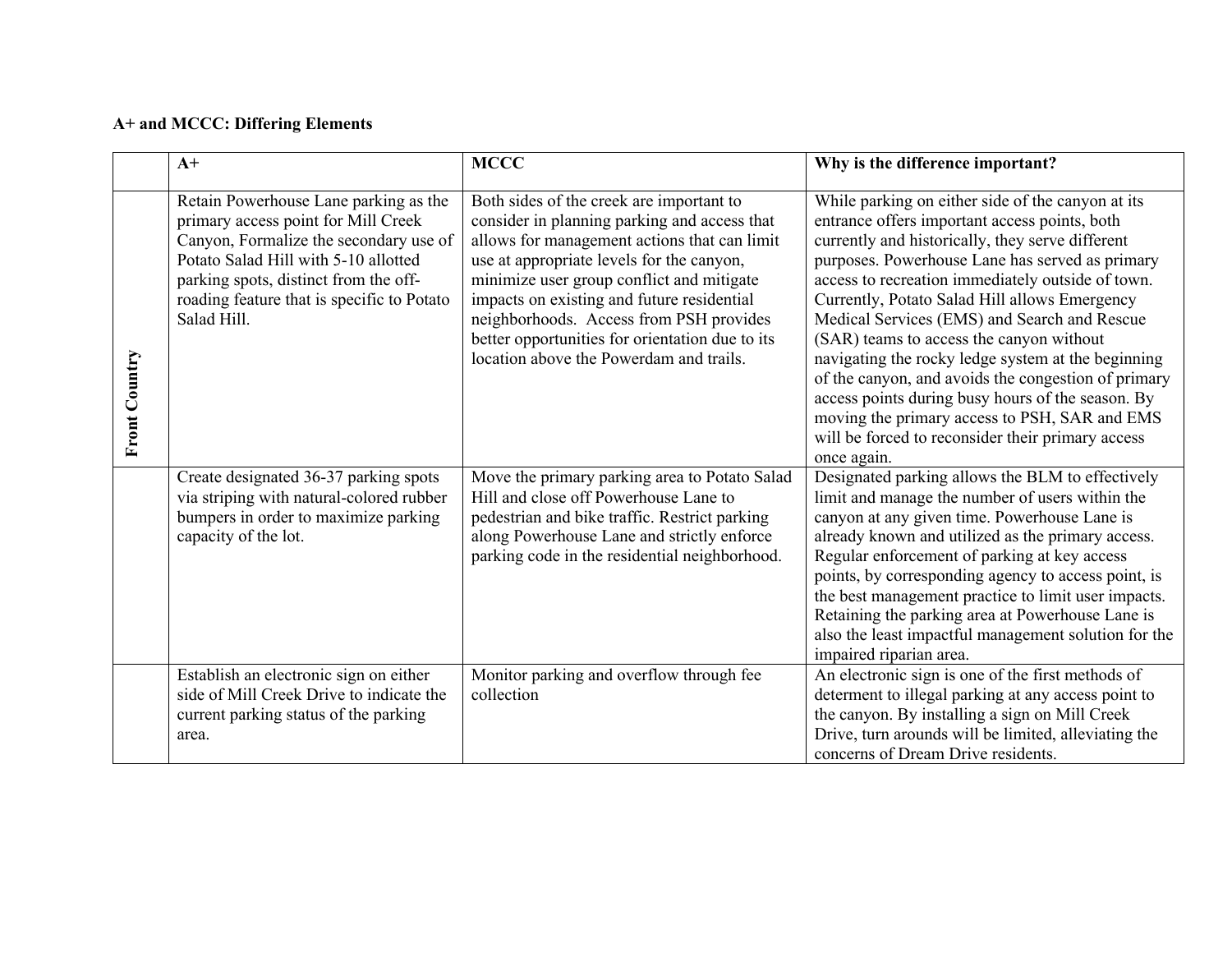|      | Maintain infrastructure on Powerhouse<br>Lane and Potato Salad Hill as is, and<br>individually evaluate each addition to<br>infrastructure plans on a case by case<br>basis.                                                                                                             | Consider a bridge across Mill Creek in the<br>Powerdam Area                                                                                                                                                                                                       | Mill Creek Canyon was designated as an Area of<br>Critical Environmental Concern (ACEC) and the<br>stream has been listed as impaired due to dissolved<br>oxygen and E. coli. Additional infrastructure in the<br>area poses a question about even greater strain on<br>the environment, especially the fragility of riparian<br>areas in the overall desert ecosystem. A bridge<br>would be helpful if people were consistently using<br>it, but visitors frequently hop in the creek to cool<br>off. |
|------|------------------------------------------------------------------------------------------------------------------------------------------------------------------------------------------------------------------------------------------------------------------------------------------|-------------------------------------------------------------------------------------------------------------------------------------------------------------------------------------------------------------------------------------------------------------------|--------------------------------------------------------------------------------------------------------------------------------------------------------------------------------------------------------------------------------------------------------------------------------------------------------------------------------------------------------------------------------------------------------------------------------------------------------------------------------------------------------|
|      | Coordinate with future development for<br>the proposed bike trail that will access<br>Sand Flats Road.                                                                                                                                                                                   | Connect the Mill Creek Parkway to Sandflats<br>in a way that separates bike and motorized<br>vehicle traffic through both a bike lane on Sand<br>Flats Road and designating a bicycle route up<br>Powerhouse Lane and across the creek up the<br>PSH access road. | A+ recommends that the BLM seek out the least<br>impactful cyclist lane to access Sand Flats Road, but<br>ascertain whether that be a part of the Mill Creek<br>Canyon management plan or altogether separate.                                                                                                                                                                                                                                                                                         |
| Fees | Institute a fee collection system based<br>upon Grand County residency require a<br>daily pass for entrance, like that at Sand<br>Flats Recreation Area, or provide a<br>yearly fee option.                                                                                              | Fees should be used at the trailhead and in the<br>Canyon                                                                                                                                                                                                         | A+ proposes a fee collection system modelled off<br>the success of Sand Flats Recreation Area.                                                                                                                                                                                                                                                                                                                                                                                                         |
|      | Establish a staffed booth with a swing-<br>arm barrier at the beginning of the dirt<br>road on Powerhouse Lane. Provide a<br>vegetated screen to a gravel turn-around<br>(located at the gated entry) and to the<br>gated entry itself, if entry cannot be<br>accommodated at that time. | Utilize iron ranger for fee collection.                                                                                                                                                                                                                           | At the primary entrance to Mill Creek, turning<br>visitors around when the lots are full is a key aspect<br>of pausing over-tourism. A staffed booth draws<br>upon the success of Sand Flats Recreation Area and<br>offers an opportunity for further education to<br>visitors as well as an opportunity to point out<br>alternative recreation areas.                                                                                                                                                 |
|      | Implement a continually updating<br>webcam feed of the Powerhouse Lane<br>parking lot to allow visitors to see if<br>there are any spots left in the lot before<br>driving out in person. (This has been<br>instituted successfully by Arches N.P.).                                     | Utilize iron ranger for free collection and<br>augment parking enforcement efforts.                                                                                                                                                                               | Modeled on the success of Arches N.P., a webcam<br>feed combines with the electronic sign on Mill<br>Creek Drive to deter visitation at peak hours and<br>allows visitors to see the status of the parking areas<br>before driving up into residential areas.                                                                                                                                                                                                                                          |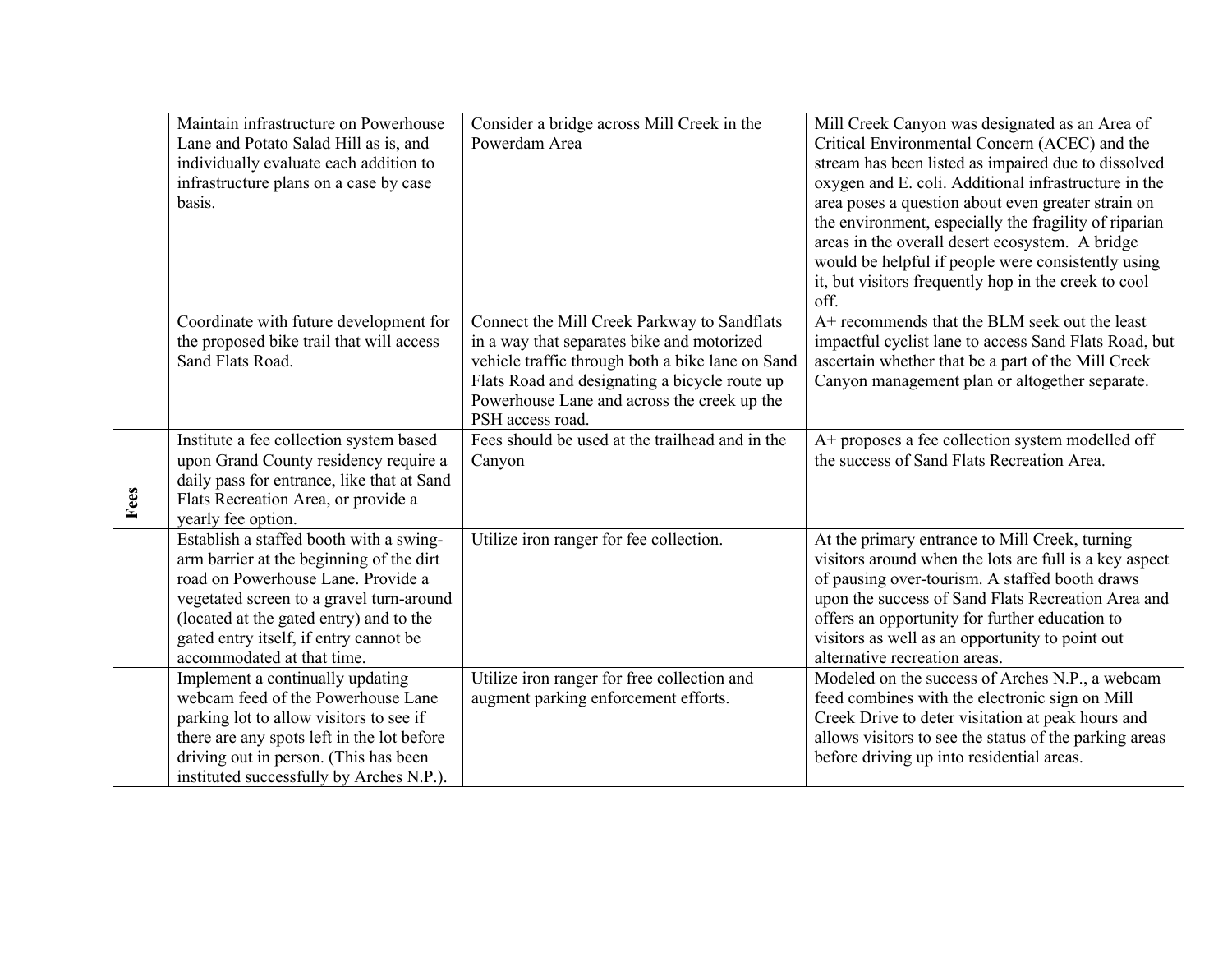|                       | Entrance will be free to senior residents<br>who are unable to pay through trail<br>work, and those unable to pay to access<br>the canyon will be able to pay for their<br>admission through trail work,<br>discounted passes or other BLM-<br>approved means. | Use an "iron ranger" or QR code system for<br>fee collection to park at Powerdam and Potato<br>Salad Hill, and at any trailhead where fees may<br>be deemed necessary.                            | Users, residents, and those who participated in the<br>MCCC survey indicated by and large a desire to<br>differentiate local users from tourists. With a locals-<br>only fee collection system, specific to residents of<br>Grand County, the BLM can tailor admission<br>payment to individuals, allowing senior citizens to<br>pay for their experiences in the canyon in a manner<br>reflective of their ability to pay. |
|-----------------------|----------------------------------------------------------------------------------------------------------------------------------------------------------------------------------------------------------------------------------------------------------------|---------------------------------------------------------------------------------------------------------------------------------------------------------------------------------------------------|-----------------------------------------------------------------------------------------------------------------------------------------------------------------------------------------------------------------------------------------------------------------------------------------------------------------------------------------------------------------------------------------------------------------------------|
| Country<br>Back       | Do not designate an official trail in the<br>backcountry area of the canyon; no<br>wayfinding signage should be<br>implemented in this area.                                                                                                                   | Designate a trails system, as a lower priority<br>than in other zones                                                                                                                             | The South fork (Right-hand) of the canyon<br>represents one of the last remaining areas of quiet<br>wilderness close to town. Trail designation in this<br>area will surely change the nature of the experience<br>visitors have sought in the past.                                                                                                                                                                        |
| Trails and<br>Signage | Formalize a paid trail stewardship<br>program to work in concert with other<br>entities performing work in the canyon.                                                                                                                                         | Continue work as is, with separate entities<br>performing work in the canyon and continue<br>the piloted Trail Ambassador program                                                                 | By implementing a <i>paid</i> position funded by entrance<br>fees, Mill Creek Canyon will have a position<br>dedicated to its overall wellbeing and to user<br>responsibility. The stewardship program could<br>provide an entry-level job for young people.                                                                                                                                                                |
|                       | Work with the Trail Ambassador<br>program to provide educational<br>resources to visitors to the canyon.                                                                                                                                                       | Coordinate with larger efforts in the area $\&$<br>work on a youth program. Involve Trail Mix<br>with trails work and stabilization to keep it<br>consistent with other trail work in the region. | It is important to consider the extent of knowledge<br>and experience of those who have worked in the<br>canyon for years, such as entities including Moab<br>Solutions, Trail Mix and others. MCCC suggests the<br>limited number of efforts within the canyon, while<br>A+ proposes that this invitation be extended beyond<br>MCCC suggestions.                                                                          |
|                       | Do not designate an official trail system<br>in the canyon.                                                                                                                                                                                                    | Designate an official trail system in the<br>canyon.                                                                                                                                              | Designating an official trail within the canyon could<br>greatly increase canyon use. Mill Creek already<br>exists at the precipice of over-tourism. Users can be<br>encouraged to use existing trails. Redundant and<br>ecologically-damaging social trails will be blocked<br>with natural materials.                                                                                                                     |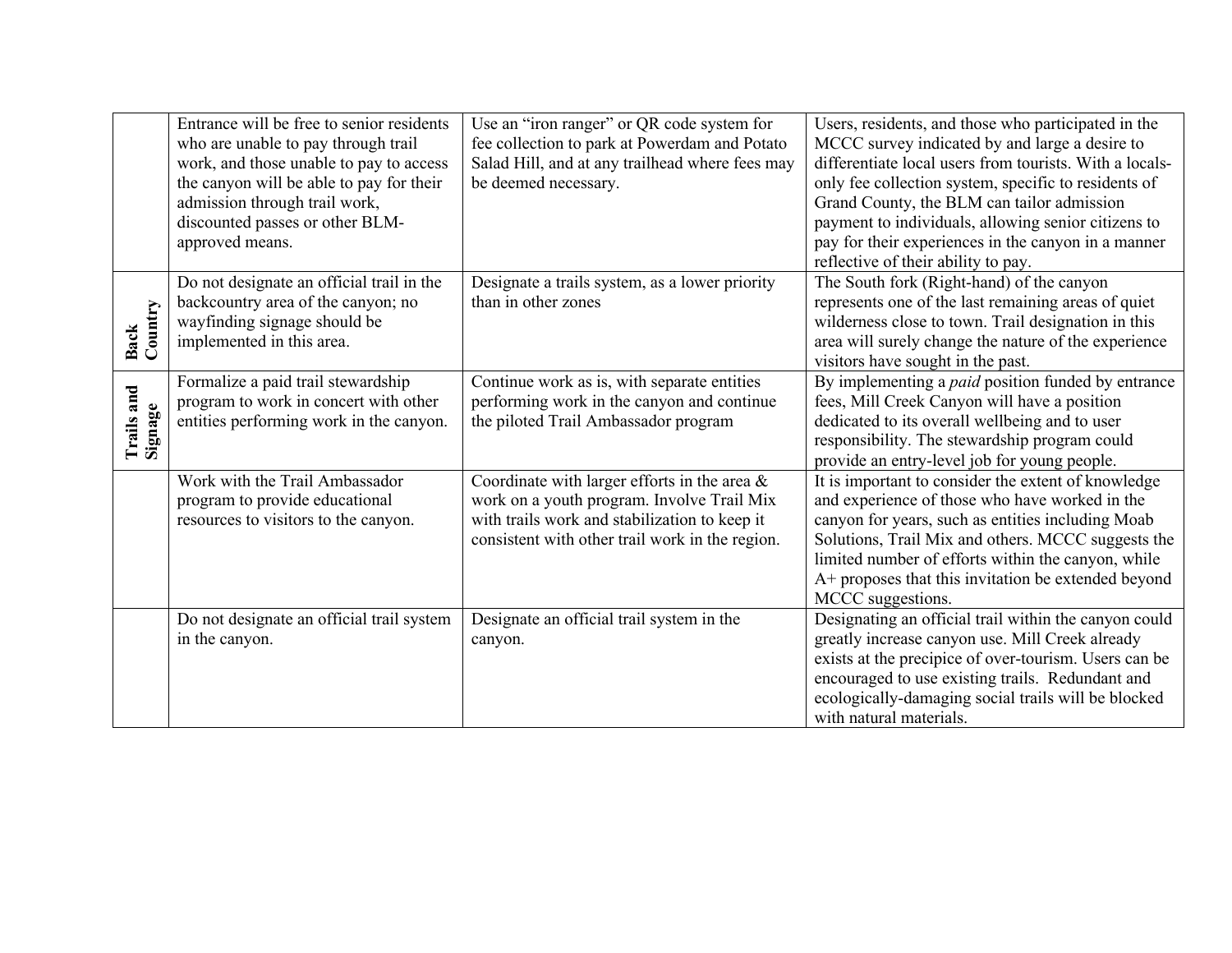|              | Develop a local volunteer program       | Coordinate with larger efforts in the area $\&$ | A+ recommends that the BLM consider the wide      |
|--------------|-----------------------------------------|-------------------------------------------------|---------------------------------------------------|
|              | through existing entities, and seek out | work on a youth program                         | range of experience that entities already working |
|              | the expertise of volunteer groups,      |                                                 | within the canyon have.                           |
| ਚੋਂ          | nonprofits and individuals              |                                                 |                                                   |
| $\mathbf{E}$ | knowledgeable about the canyon and      |                                                 |                                                   |
| ∠ >          | deeply involved in its resiliency.      |                                                 |                                                   |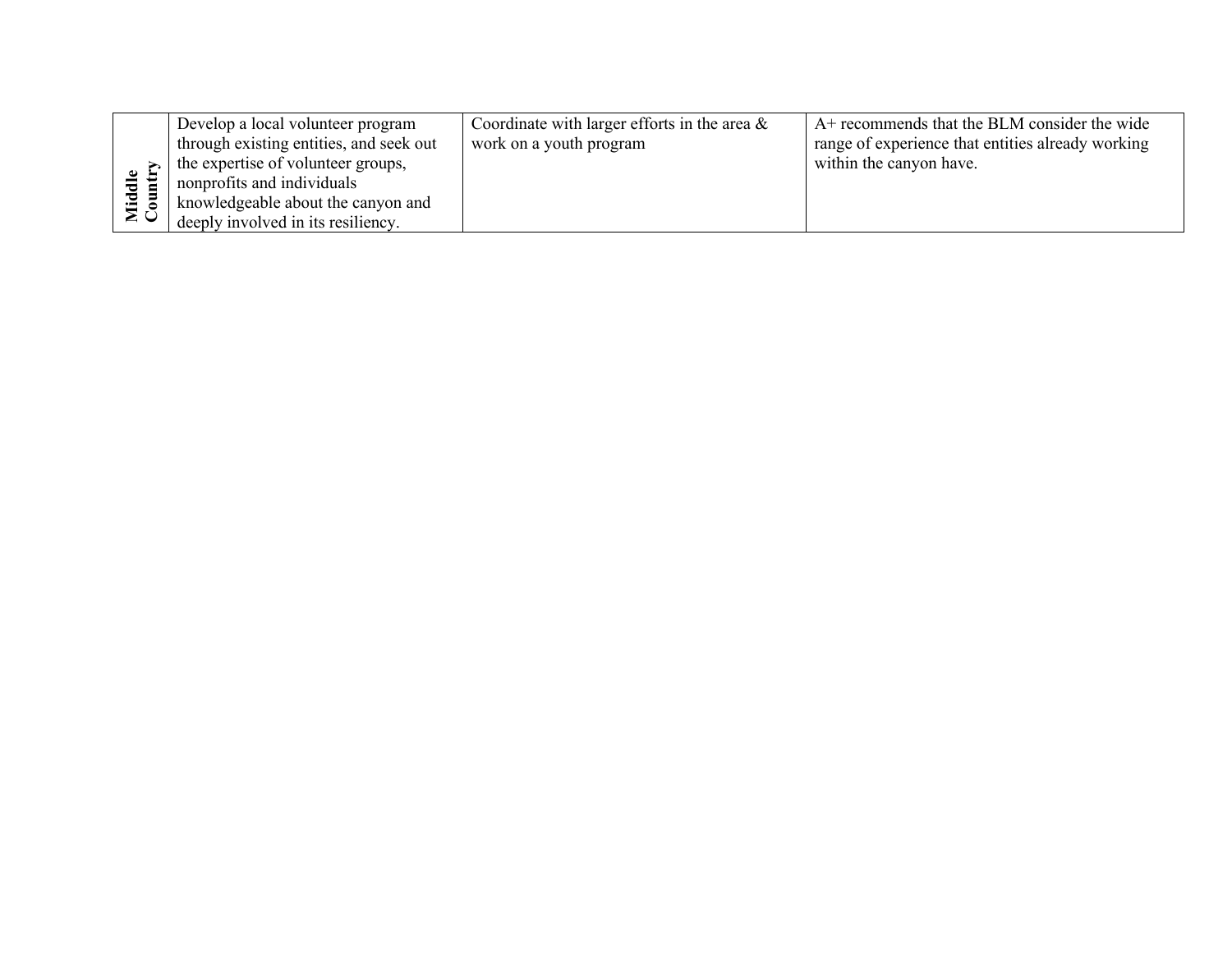## **A+ and MCCC: Similar Elements**

|                      | <b>A+ Recommendations</b>                                                                                                             | <b>MCCC Recommendations</b>                                        |
|----------------------|---------------------------------------------------------------------------------------------------------------------------------------|--------------------------------------------------------------------|
|                      | Provide well-marked, clear trails in <i>designated</i> locations to:                                                                  | Designate a trails system including:                               |
|                      | Protect existing native vegetation and crusts<br>$\bullet$                                                                            | areas where trails need to be hardened;                            |
| Corridor<br>Riparian | Provide opportunities for native revegetation of disturbed                                                                            | determine the level of trail building required based on use levels |
|                      | areas                                                                                                                                 | Develop a long-term vegetation plan including:                     |
|                      | Avoid damage to archaeological and other sites                                                                                        | native and non-native plant distribution and                       |
|                      | Avoid unnecessary, redundant trails                                                                                                   | create a revegetation plan once a trail system is designated.      |
|                      | Improve and regenerate native vegetation by discouraging users                                                                        | Include vegetation monitoring to guide future work                 |
|                      | from social trails.                                                                                                                   |                                                                    |
|                      |                                                                                                                                       |                                                                    |
|                      |                                                                                                                                       |                                                                    |
|                      | Identify areas that are in need of "constructed erosion                                                                               | Identify locations for constructed erosion control structures      |
|                      | structures." Install erosion control measures, which include<br>blocking social trails, hardening certain trail sections, only in a   |                                                                    |
|                      | natural and sustainable manner.                                                                                                       |                                                                    |
|                      | Include proper signage at appropriate locations in the entrance to                                                                    | Signage should include:                                            |
|                      | the canyon, including information on: erosion control structures,                                                                     | Trailhead signs with consistent info about erosion, crusts,        |
| <b>Trails</b> and    | safety, archaeological sites, ecology and biocrusts.                                                                                  | safety etc.                                                        |
|                      |                                                                                                                                       | Information so visitors understand actions harm or help            |
| Signage              | Minimize use of signs in the backcountry and middle country,                                                                          | Minimize use of signs in backcountry and middle country            |
|                      | particularly upon entering the South Fork of the canyon                                                                               |                                                                    |
|                      | Consolidate routes to allow for stabilization and repairs in the                                                                      | Develop a monitoring plan with a timeline for repeated data        |
| <b>Back Country</b>  | Back Country, but designating these trails should not be as high<br>a priority as the areas previously listed. Instead, monitoring of | collection.<br>No wayfinding signage in this zone<br>$\bullet$     |
|                      | user impacts should be of the highest priority in the Back                                                                            | Trails may need maintenance, but are not heavily hardened          |
|                      | Country to mitigate erosion and destructive tendencies.                                                                               | Monitor use impacts - if methods for this don't exist,             |
|                      |                                                                                                                                       | develop them                                                       |
|                      |                                                                                                                                       | Map current use impacts and levels                                 |
|                      | Establish and utilize best management practices for trail work in                                                                     | Standardize trail work                                             |
|                      | the canyon and at parking areas.                                                                                                      |                                                                    |
| Country<br>Middle    |                                                                                                                                       |                                                                    |
|                      |                                                                                                                                       |                                                                    |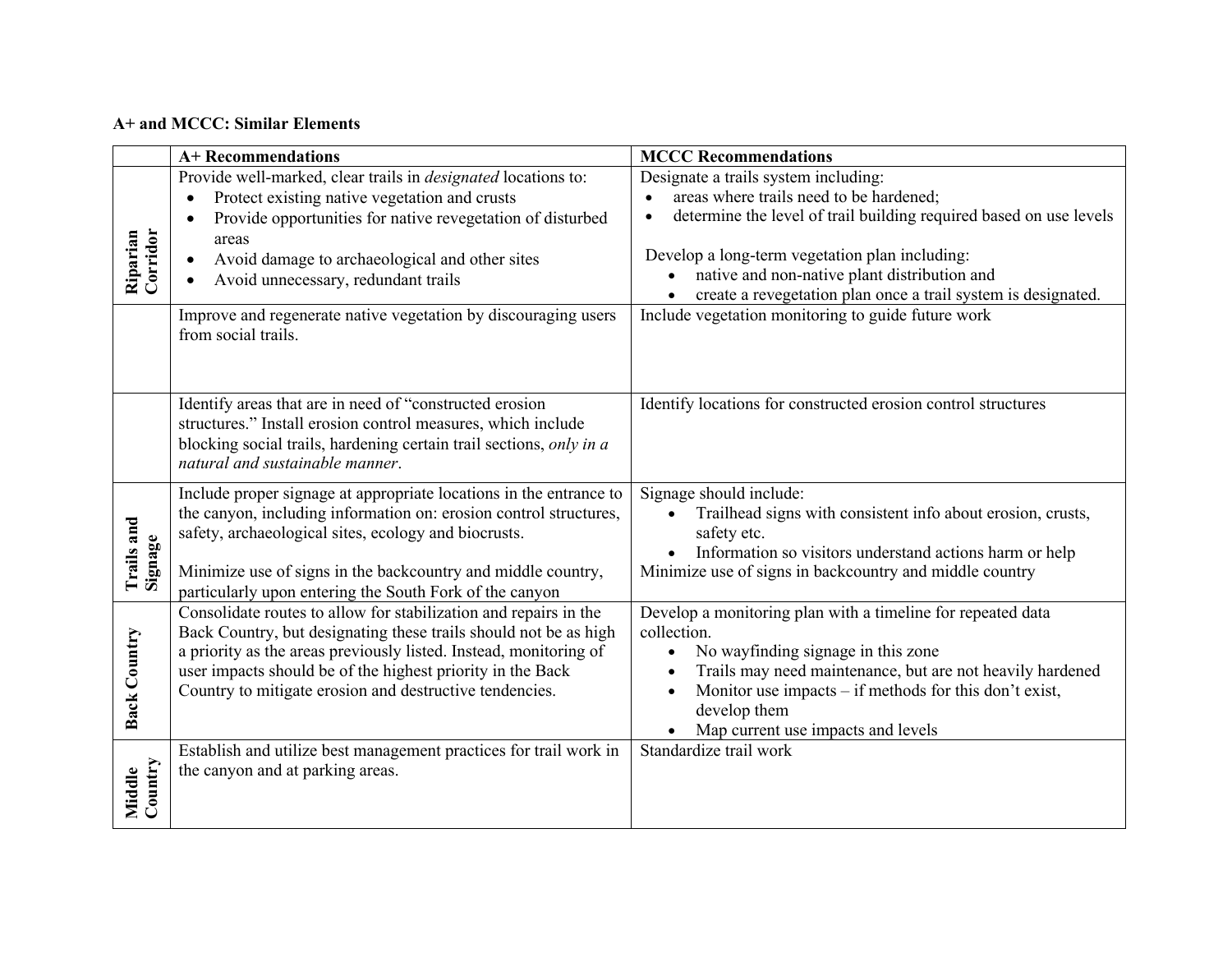|                      | Determine locations for wayfinding signage for visitors to find<br>their way out of the canyon on primary trails. Monitor use                                                                                                                                                                                                                                                                                                                                                                                                                                                                                                                             | Determine locations for critical signs for wayfinding.                                                                                                                                                                                              |
|----------------------|-----------------------------------------------------------------------------------------------------------------------------------------------------------------------------------------------------------------------------------------------------------------------------------------------------------------------------------------------------------------------------------------------------------------------------------------------------------------------------------------------------------------------------------------------------------------------------------------------------------------------------------------------------------|-----------------------------------------------------------------------------------------------------------------------------------------------------------------------------------------------------------------------------------------------------|
|                      | through trail counters to access the overall impact.                                                                                                                                                                                                                                                                                                                                                                                                                                                                                                                                                                                                      | Signage should:<br>Be consistent with signage at trailheads $\&$ in other zones<br>Install a kiosk at each trailhead & wayfinding signs in key<br>locations<br>Consider using more trail counters in Middle Country areas to help<br>assess impacts |
|                      | Consider visitation effects on all surrounding neighborhoods.                                                                                                                                                                                                                                                                                                                                                                                                                                                                                                                                                                                             | Create a plan for the Highland trailhead and engage neighbors and<br>monitor use at other access points                                                                                                                                             |
| <b>Front Country</b> | Maintain the main route to accommodate high use, directing<br>people to the Falls. The route should be continuous, clear, with<br>minimal obstacles to prevent confusion and multi-trailing. Best<br>management practice calls for a "single lane" of trail including<br>wider pull out zones in areas to allow passing (Trail Class 2 or<br>3). Place wayfinding or directional signage in key locations to<br>direct hikers to the waterfall and the parking area; signage<br>should not encourage visitors to travel into the south fork (Right<br>Hand) of Mill Creek. Place clear signage prohibiting bicycles<br>beyond the Powerdam and off trail. | Place wayfinding or directional signage in key locations to assist new<br>hikers in finding the falls and parking areas. Place clear signage<br>prohibiting bicycles off trail.                                                                     |
|                      | Install trail counters in several locations to gather data and<br>monitor use. Use data to quantify how many visitors access<br>various Front Country areas.                                                                                                                                                                                                                                                                                                                                                                                                                                                                                              | Install trail counters                                                                                                                                                                                                                              |
|                      | Facilitate recovery of vegetative disturbed areas between the<br>trails by planting desert shrubs and utilizing vertical mulch for<br>better delineation and definition.                                                                                                                                                                                                                                                                                                                                                                                                                                                                                  | Incorporate revegetation actions in areas off trail                                                                                                                                                                                                 |
|                      | Designate stream crossings and design and maintain erosion<br>control structures or work after flash floods as needed.                                                                                                                                                                                                                                                                                                                                                                                                                                                                                                                                    | Designate stream crossings and harden stream crossings when<br>applicable                                                                                                                                                                           |